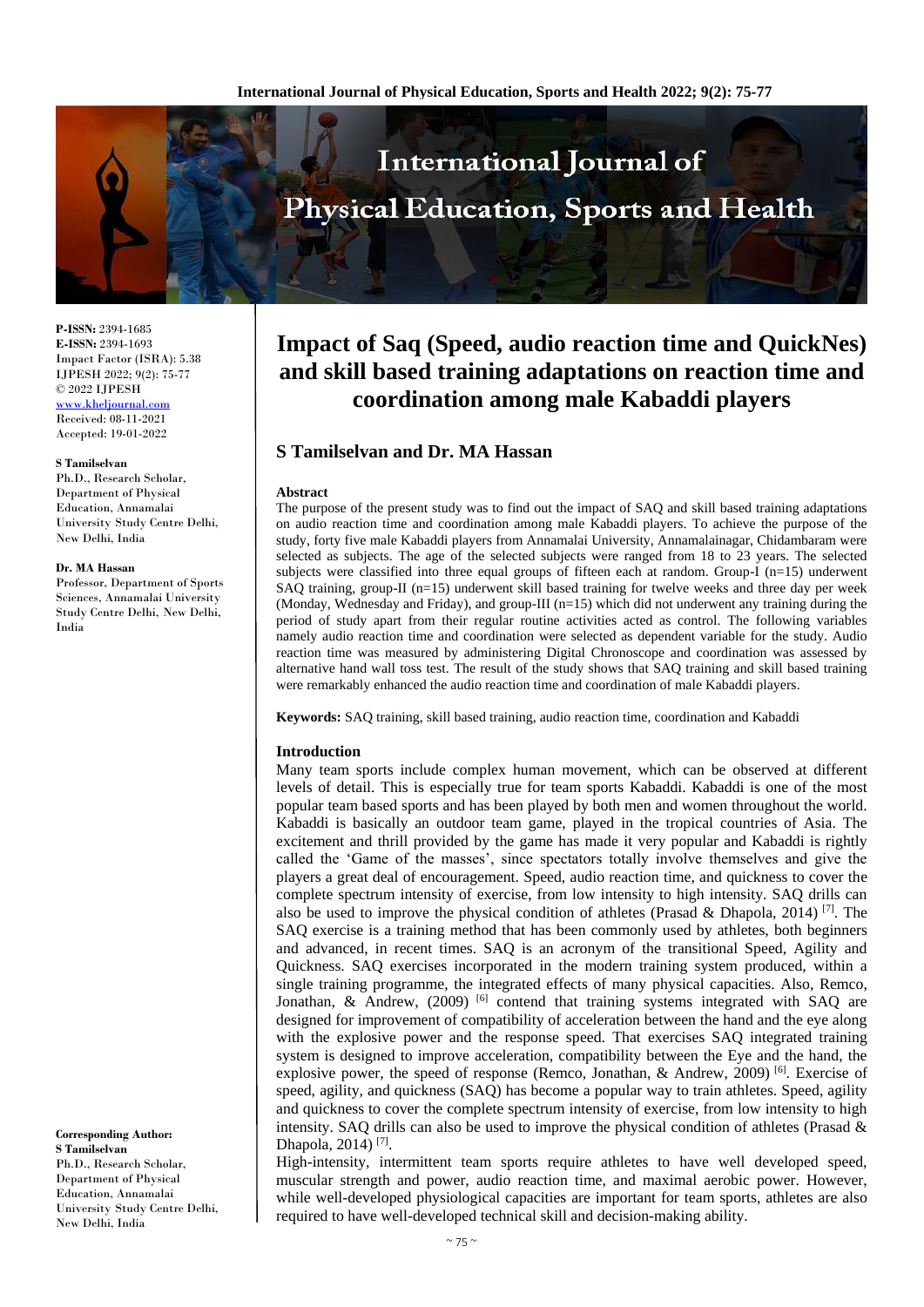In addition, athletes are often required to demonstrate these qualities under high levels of pressure and fatigue. Studies of team-sport athletes have consistently shown higher skilled players to have superior speed, muscular power, and maximal aerobic power than their lower skilled counterparts. Similarly, in the team-sport environment, significant expert-novice differences have been demonstrated in pattern recognition (Williams *et al*., 2006) [3] , decision-making, dual-task performance, and anticipation. Given the importance of these physiological and skill qualities to team-sport performance, coaches have great interest in finding the most effective methods of developing these attributes in their athletes.

Game-based training is increasingly being used to improve the skill and physical fitness of team-sport athletes. The use of games in training is based on the premise that the greatest improvements in performance occur when the physiological demands and movements patterns replicate the demands of the sport. However, studies investigating the effectiveness of game-based training are limited, with many of the suggested advantages and disadvantages of game-based training based on anecdotal evidence.

# **Methods**

The purpose of the study is to investigate the relative effect of SAQ training verses skill based training on selected audio reaction time and coordination of Kabaddi players. To achieve the purpose of the study, forty five male Kabaddi players from Annamalai University, Chidambaram, Tamil Nadu, India were selected as subjects. Their age ranged from 18 years to 23 years. The selected subjects were randomly assigned into three equal groups of 15 subjects each. Group-I underwent SAQ training, Group-II underwent skill based training and group-III acted as control. The training programme was carried out for three days (Monday, Wednesday and Friday) per week during morning session only (6 am to 8 am) for twelve weeks. Audio reaction time was measured by administering shuttle run test and coordination was assessed by alternative hand wall toss test. Before applying the experiment all the subjects of the SAQ training, skill based training and control groups were attended the pre-test, which was conducted a day prior to the commencement of the training and the data were collected on shuttle run and alternative hand wall toss test. After twelve weeks of training the post-test was conducted one day after the training period to find out any changes in the criterion variables.

The 't' ratio and analysis of covariance (ANCOVA) was used to find out the significant difference if any, among the experimental groups and control group on selected criterion variables separately. In all the cases, 0.05 level of confidence was fixed to test the significance, which was considered as an appropriate. Since there was three groups were involved in this study, the Scheffẻ *S* test was used as pos-hoc test and it was shown in Table -2.

# **Analysis of Data**

The data collected prior to and after the experimental periods on audio reaction time and coordination on SAQ training group, skill based training group and control group were analysed and presented in the following table - 1.

**Table 1:** Paird't' test results and % of changes on audio reaction time & coordination of chosen experimental and control groups

| Group                       | <b>Test</b> | N  | Mean   | <b>SD</b> | DM    | 't' - ratio | $\frac{6}{9}$ |  |
|-----------------------------|-------------|----|--------|-----------|-------|-------------|---------------|--|
| <b>Audio reaction time</b>  |             |    |        |           |       |             |               |  |
| <b>SAQ Training</b>         | Pre         | 15 | 124.20 | 2.07      | 4.60  | $8.10*$     | 3.70          |  |
|                             | Post        | 15 | 119.60 | 1.63      |       |             |               |  |
| <b>Skill Based Training</b> | Pre         | 15 | 123.60 | 1.99      | 2.44  | $4.00*$     | 1.99          |  |
|                             | Post        | 15 | 120.40 | 1.57      |       |             |               |  |
| Control                     | Pre         | 15 | 124.00 | 1.92      | 0.001 | 0.02        | 0.21          |  |
|                             | Post        | 15 | 123.93 | 2.05      |       |             |               |  |
| Coordination                |             |    |        |           |       |             |               |  |
| <b>SAO</b> Training         | Pre         | 15 | 11.66  | 1.17      | 3.13  | $13.25*$    | 26.85         |  |
|                             | Post        | 15 | 14.80  | 1.26      |       |             |               |  |
| <b>Skill Based Training</b> | Pre         | 15 | 12.06  | 1.38      | 1.06  | $2.78*$     | 8.83          |  |
|                             | Post        | 15 | 13.13  | 1.06      |       |             |               |  |
| Control                     | Pre         | 15 | 11.20  | 1.69      | 0.06  | 0.12        | 0.59          |  |
|                             | Post        | 15 | 11.26  | 1.09      |       |             |               |  |

Table value for df 14 is 2.15(\*significant)

The pre and post values of both training groups differ considerably since the 't' values of SAQ (8.10) as well as skill based training (4.00) groups were greater than the table value (df14=2.15). After 12 weeks of treatment, SAQ  $(3.70\%)$  and skill based training (1.99%), group's audio reaction time performance enhanced considerably. The pre and post values of both training groups differ considerably since the 't' values of SAQ (13.25) as well as skill based training (2.78) groups were greater than the table value (df14=2.15). After 12 weeks of treatment, SAQ (26.85%) and skill based training (8.83%), group's Co-ordination performance enhanced considerably. By using ANCOVA statistics, the audio reaction time and coordination performance of all 3 groups were analyzed and exhibited in the following table.

**Table 2:** Ancova statistics output on audio reaction time and coordination performance of experimental and control groups

|                            | <b>SAQ Training</b> | <b>Skill Based Training</b> | <b>Control</b> | <b>SoV</b> | SS             | df    | MS     | 'F' ratio |  |
|----------------------------|---------------------|-----------------------------|----------------|------------|----------------|-------|--------|-----------|--|
| <b>Audio reaction time</b> |                     |                             |                |            |                |       |        |           |  |
| Adjusted                   | 119.54<br>Mean      | 120.98                      | 123.53         | B          | 121.85         |       | 60.92  | $26.22*$  |  |
|                            |                     |                             |                | W          | 95.26          | 41    | 2.32   |           |  |
| Coordination               |                     |                             |                |            |                |       |        |           |  |
| Adjusted<br>14.79<br>Mean  | 13.04               | 11.36                       | B              | 86.92      |                | 43.39 | 34.97* |           |  |
|                            |                     |                             | W              | 50.87      | 4 <sup>1</sup> | 1.24  |        |           |  |

Table value for df 2 & 41 is 3.23\*Significant (.05 level)